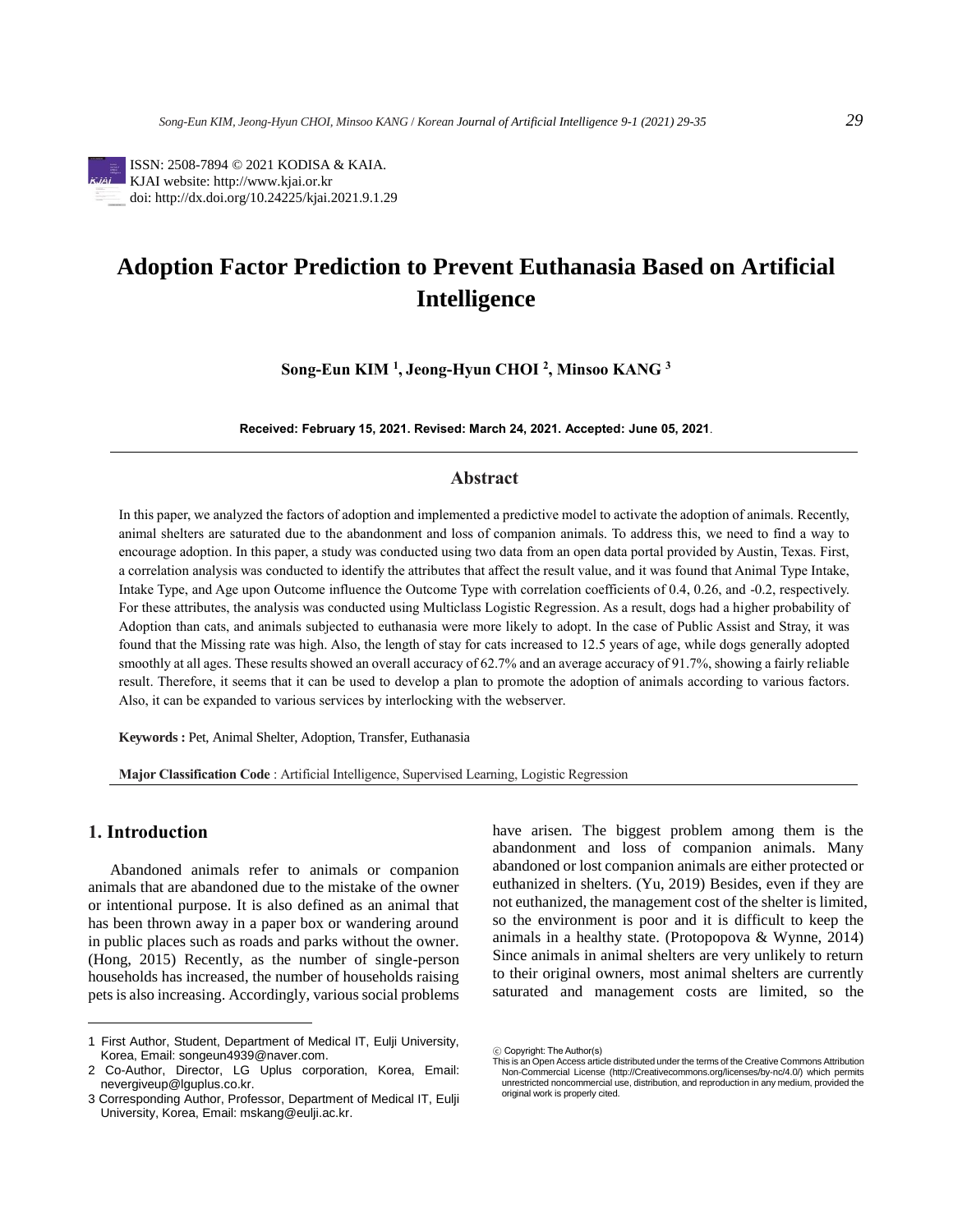environment is poor and it is difficult for animals to remain healthy. Therefore, to prevent unnecessary euthanasia of animals, death from disease or natural deaths due to poor conditions, it is necessary to find a way to encourage the adoption of animals that cannot return to their owners within the deadline. (Choi et al., 2019) In particular, more and more places are violating euthanasia regulations for animals that are euthanized. Also, most of them are profit-structured animal shelters. (Animal People, 2020) So, if we can analyze the patterns of the characteristics of the animals being adopted in shelters, it can help us to be in a more favorable position for adoption. (Jang, 2013)

Therefore, in this paper, we intend to activate the adoption of animals to prevent unnecessary euthanasia while solving the saturation of animal shelters. To this end, we will analyze the characteristics that affect adoption and implement a predictive model to proceed with this study. Also, the study results can be used to more effectively expose animals with high adoption probability to shorten the time spent in shelters. The economic benefits obtained through this can be used to provide a better environment for unadopted animals, and to expand adoption opportunities by delaying euthanasia.

For this, data from the open data portal provided by Austin, Texas, is used. The data used are data on the condition when the animal arrives at the animal shelter and when it leaves. After deriving significant factors through correlation analysis using the given data, adoption was predicted according to various factors using Multiclass Logistic Regression.

#### **2. Literature Review**

In the paper of Hyunsun Yoo's "A Study on the Adoption Prediction Model according to the Characteristics of Abandoned and Lost Dogs" written in 2019, it is said that abandonment accidents are increasing as the number of households with companion animals increases. Also, the animal protection management system managed by the Animal and Plant Quarantine Service publishes a notice, and after the announcement period, organic animals are adopted or euthanized according to domestic law. To prevent such unnecessary euthanasia of animals, it is suggested that measures to encourage the adoption of animals that have not been returned to their owners within the deadline are needed. Studies conducted overseas show that the adoption of animals includes age, sex, skin color, breed, obedience status, injury status, and reasons for abandonment. Following this abstract, the study conducted in this paper attempted to estimate the possibility of adoption by using information such as city, breed, skin color, sex, neutralization status, age, and weight obtained through the

announcement of the animal protection management system, and clustering analysis using decision tree and k Using the prototype method, three variables, such as breed, age, and weight, identified the main determinants of adoption. And It was also possible to predict the adoption probability by learning the logistic regression model and naïve Bayes model for clusters. (Yoo, 2019) In the abstract of the paper "Mobile app design to promote adoption of abandoned animals" by Jayoung Hong written in 2015, as interest in companion animals is increasing recently, the number of discarded animals is increasing, and social problems related to this are also occurring. Besides, since the rate of such discarded animals becoming companion animals is low, it is another problem, so the research intends to suggest a plan to promote adoption. The research was conducted by looking for the definition of abandoned companion animals, investigating the actual state and state of adoption perception, and the causes and problems of abandonment. Besides, pre-and in-depth interviews were conducted for those involved in adoption. These results were used to derive requirements, improvement plans, and functions through Persona using affinity diagrams. Through this, the concept of the "Adopt Pet" service was derived and the main functions were defined. Finally, an experiment was performed on the manufactured prototype. In other words, in this paper, through an in-depth investigation of behavior patterns, reasons, and requirements of people interested in adopting abandoned animals, a method for revitalizing adoption was proposed by providing observation information of abandoned animals. (Hong, 2015)

"Applying Artificial Intelligence for Diagnostic Classification" by Eun Soo Choi, Hee Jeong Yoo, Min Soo Kang, and Soon Ae Kim of Korean Autism Spectrum Disorder", Azure ML using a multiclass decision forest algorithm was applied, and the diagnostic algorithm score value of 1,269 Korean ADI-R test data was used for prediction. In the second experiment, we used 539 Korean ADI-R case data (over 48 months with verbal language) to apply mutual information to rank items used in the ADI diagnostic algorithm. The experiments were conducted using Microsoft Azure Machine Learning Studio. (Choi et al., 2020)

Seo Won Song, Young Sang Kwak, Min Soo Kang are studied by "A Study on Graph-based Weighted KNN based on Machine Learning". This paper was that the KNN algorithm is one of the classification techniques of machine learning and is used because it is simple and easy to understand. It is a method that classifies objects without labels into the category of the most similar of the labeled objects. This method finds K-nearest-neighbors according to the similarity between samples in the training data set and classifies them in an intuitive way. (Song et al., 2020) "Determining factors for successful adoption of dogs from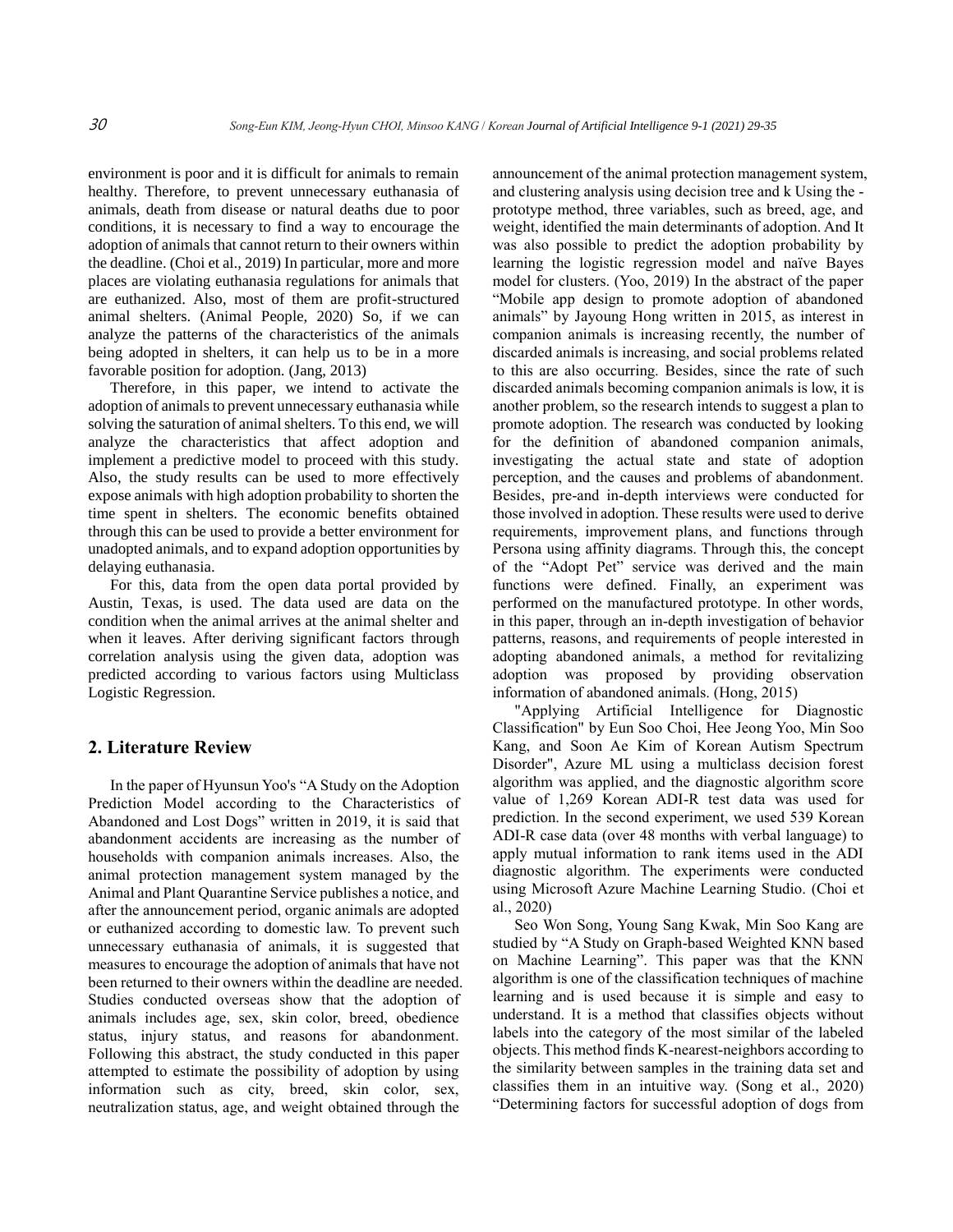an animal shelter", written in 1998 by JM Posage and two others, aims to determine which characteristics are related to successful adoption through logistic regression analysis. As a result, Terrier, hound, toy, and nonsporting breeds were found to be significantly associated with a successful adoption. And Certain coat colors (gold, gray, and white), small size, and history of an indoor environment were also significant predictors of a successful adoption. The correlation coefficient (0.048) indicated that only a small percentage of variance in adoption success could be explained by the multiple logistic regression model. (Posage et al, 1998) Also, "Prediction of Adoption Versus Euthanasia Among Dogs and Cats in a California Animal Shelter" by Merry Lepper and two others, written in 2002, investigates the factors determining the adoption of cats and dogs. The study was conducted on animals confiscated by the Sacramento County Department of Animal Care and Regulation, and a model to predict conditional adoption probability was constructed using logistic regression and a final multiple logistic regression. As a result of these studies, age, sex, hair color, and reason for giving up were the main determinants of cat adoption. Besides, age, sex, hair color, the reason for giving up, breed, obedience status, and injury status were the main factors in determining dog adoption. Therefore, the study concludes that shelter staff can use this information to increase the adoption of animals. (Merry et al, 2002) Looking at the "Prediction Model for Adoption Probability of Abandoned and Lost Dogs in Local Government Animal Shelters," by Sung-sung Choi and five others written in 2019, it was abandoned on the website of the Animal Protection Management System operated by the Agriculture, Forestry and Livestock Quarantine Division Announcements on lost companion animals are crawled, pre-processed, and utilized. Through this, the factors affecting the success of the dog's adoption are identified and the adoption probability prediction model is established. Also, through this, the animal protection management system website or other dog adoption-related organizations suggest ways to promote adoption. (Choi et al, 2019) Therefore, in this paper, a correlation analysis was conducted using two data provided by the Austin Animal Shelter to identify major factors that influence animal adoption, and logistic regression analysis was performed using these factors. Also, based on these results, it is proposed to expand it to web or application services in the future. Azure is Microsoft's cloud computing platform that has been in service since 2010. This platform provides more than 600 services, and in this paper, Azure Machine Learning Studio is used. At this time, this platform can collect and manage data in the cloud, create a model, and easily build a web service and apply it to various devices. Also, unlike existing tools, it provides an easy-to-access GUI environment in consideration of user convenience.

Also, you can easily create a model by dragging and dropping blocks. And scripts written in R and Python languages can be inserted and utilized in block form, and the results can be checked through visualization. (Kang et al., 2018) Supervised Learning is a method of machine learning to infer a function from Training Data. Training data generally includes the properties of the input object in the form of vectors, and the desired result for each vector is displayed. Among these inferred functions, outputting continuous values is called regression, and marking what kind of value a given input vector is called classification. What the Supervised Learner does is to correctly guess the value it wants to predict for a given data from the training data. To achieve this goal, the learner must be able to generalize and process situations that did not appear from existing training data through appropriate methods. (Wikipedia, 2020) Logistic regression analysis is a regression model used to statistically estimate categorical variables in which the targets to be analyzed are divided into two or more groups. Such logistic regression analysis includes binary logistic regression analysis and polynomial logistic regression analysis. When there are three or more selectable attributes, polynomial logistic regression analysis is used. (Lee, 2020) In the abstract of the paper "A Study on Comparison of Lung Cancer Prediction Using Ensemble Machine Learning" by Yujin NAM and Wonji SHIN written in 2019, we review the existing research on artificial intelligence technology that can be used for judgment on lung cancer, a chronic disease. It is said that the study was conducted through comparative analysis using Azure ML provided by Microsoft. The results of this study show different predictions calculated by three algorithms: SVM, Two-Class Support Decision Jungle, and Multiclass Decision Jungle. The results of the experiment show that the Multi-Class Decision Jungle algorithm has the highest accuracy. There is a limit to the size of big data. However, it is said that it is possible to make more accurate sorting machines by using the cooperation of the institution in the future. (NAM & SHIN, 2019) In the abstract of the paper "A Study on Methods to Prevent the Spread of COVID-19 Based on Machine Learning" by Youngsang KWAK and Min Soo KANG written in 2020, it is said that currently no specific vaccine or treatment for COVID-19. Therefore, it is said that a self-diagnosis or self-diagnosis questionnaire is essential if possible due to the lack of a safe spread method and vaccine. However, at this time, if there are too many questions or ambiguous questions in self-diagnosis, it takes a lot of time, so it is said that the SVM, Decision Tree and correlation analysis are used to discover two important factors and show an accuracy of 80%. As a result of these studies, it is said that it is effective to check drowsiness, chest pain, and travel history. (KWAK & KANG, 2020) Also in the abstract of the paper "A Study on Methods to Prevent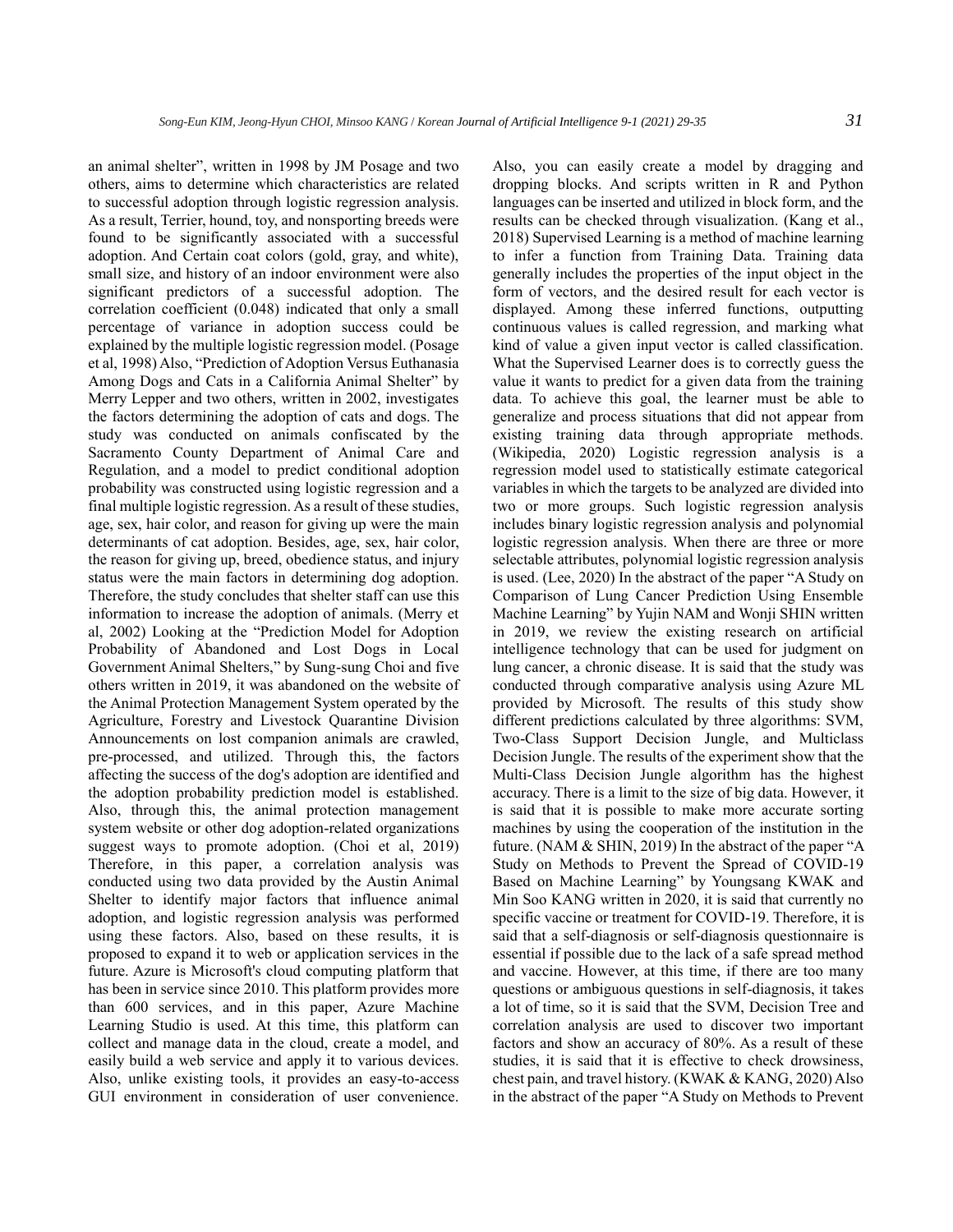Pima Indians Diabetes using SVM" by Sanghyuck YOU and Min Soo KANG written in 2020, It is said that the study was conducted. Diabetes causes a variety of problems and affects about 422 million people worldwide, with both cases and prevalence of diabetes increasing steadily. Therefore, through SVM, Decision Tree, and correlation analysis, three important factors for predicting diabetes were found, and the accuracy was 70%. As a result of these studies, doctors can quickly diagnose and prevent potential patients by testing a patient's glucose, BMI, and age. (YOU & KANG, 2020)Therefore, in this paper, correlation analysis was conducted using data from Austin's animal shelters. Based on the factors derived through this correlation analysis, a model was easily created and an experiment was conducted using Azure, which can be easily handled by users. Also, logistic regression analysis is used among Supervised Learning in which the desired result is displayed for each vector. At this time, the logistic regression analysis used in this experiment uses multinomial logistic regression analysis to analyze the outcome types of animals in the animal shelter.

### **3. Data Set**

In this project, two data sets are joined and used. One data is data on the condition of the animal when it arrives at the shelter, and the other is data on the condition when the animal leaves the shelter. These data were collected and used from the open data portal provided by Austin, Texas, USA. The contents of each data set are as follows.

| Variable name    | Variable contents                                 |
|------------------|---------------------------------------------------|
| Animal ID        | Unique ID is given to each animal                 |
| Name             | Animal's name                                     |
| Date Time        | Date and time of entry into the animal<br>shelter |
| Month Year       | Year and month of entering the<br>animal shelter  |
| Found Location   | Where animals were found                          |
| Intake Type      | Type of animal shelter inflow                     |
| Intake Condition | The condition when entering the<br>animal shelter |

| Animal Type     | Type of animal                                      |
|-----------------|-----------------------------------------------------|
| Sex upon Intake | Sex when entering animal shelters                   |
| Age upon Intake | Age at the time of entry into the<br>animal shelter |
| <b>Breed</b>    | Animal's breed                                      |
| Color           | Animal's color                                      |

The Austin Animal Center Intakes data set is one of the datasets applied to the experiment and shows the condition of the animals when they arrive at the animal center. It consists of a total of 12 columns and 63,328 rows. Table1 above is the data structure of the data set.

**Table 2:** Austin Animal Center Outcomes.csv Data **Description** 

| Variable name      | Variable contents                                                   |
|--------------------|---------------------------------------------------------------------|
| Animal ID          | Unique ID is given to each animal                                   |
| Name               | Animal's name                                                       |
| Date Time          | Date and time of occurrence of the<br>outcome at the animal shelter |
| Month Year         | Year and month of occurrence of<br>results in the animal shelter    |
| Date of Birth      | Date of birth                                                       |
| Outcome Type       | Result type                                                         |
| Outcome Subtype    | Sub result type                                                     |
| <b>Animal Type</b> | Type of animal                                                      |
| Sex upon Outcome   | Sex at the time of outcome at the<br>animal shelter                 |
| Age upon Outcome   | Sex at the time of outcome at the<br>animal shelter                 |
| Breed              | Animal's breed                                                      |
| Color              | Animal's color                                                      |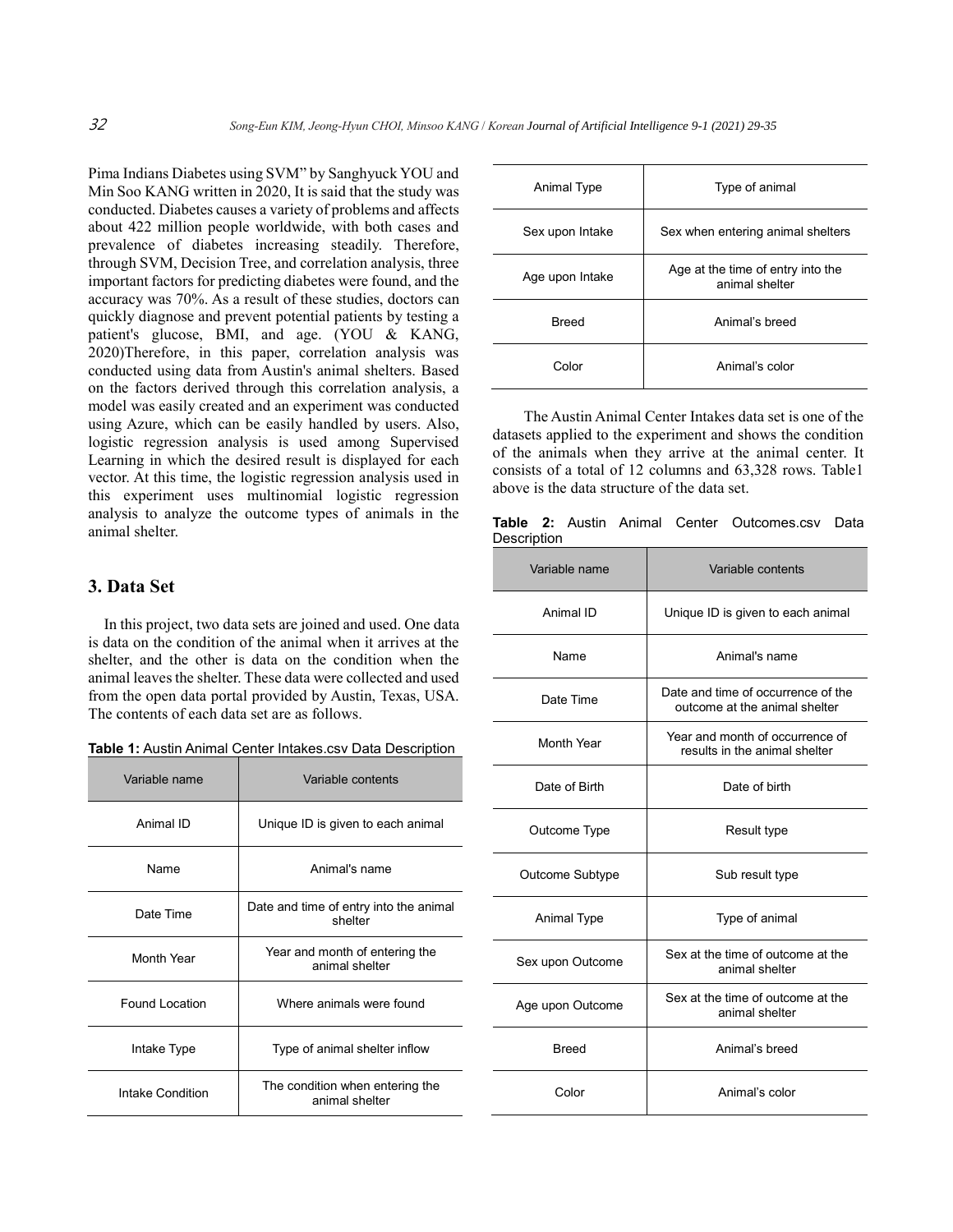Austin Animal Center Outcomes is another dataset that has been applied to the experiment, which shows the condition of animals as they leave the animal center. It consists of a total of 12 columns and 63,643 rows. Table2 above is the data structure of the data set.

#### **4. Experiments and Results**

#### **4.1. Experiment Process**

First, we went through the process of joining Austin Animal Center Intakes.csv and Austin Animal Center Outcomes.csv to construct the dataset required for the experiment. To this end, each data was pre-processed by deleting the corresponding row when there was a missing value of each data, and Left Outer Join was performed by setting 'Animal ID, Animal Type, Breed, Color' as a join key.



**Figure 1:** Correlation Analysis Results Using Austin Animal Center Data

Figure 1 is the result of analyzing the correlation through the fields of 'Intake Type, Intake Condition, Animal Type, Sex upon Outcome, Age upon Outcome, Outcome Type' in the dataset created by joining as above. As a result of this correlation analysis, it was found that Animal Type Intake, Intake Type, and Age upon Outcome affect the Outcome Type with correlation coefficients of 0.4, 0.26, and -0.2, respectively. Therefore, the experiment was conducted with three attributes: Animal Type Intake, Intake Type, and Age upon Outcome. At this time, the analysis algorithm used multiple logistic regression analysis to analyze the training data as 0.7 and test data as 0.3. Also, when creating a learning model, it was executed with 'Outcome Type' as a label. Therefore, through experiments like this one can predict the type of animal adoption.

#### **4.2. Experiment Results**

As a result of prediction through the experiment, according to Animal Type Intake, the probability of adoption was higher in dogs than cats. Next, according to the Intake Type, the probability of Adoption was high in the Euthanasia Request type. Also, in the case of Public Assist and Stray, it was found that the ratio of Missing was high. Finally, according to Age upon Outcome, the length of stay for cats increased to 12.5 years, whereas for dogs, it can be seen that generally smooth adoption is achieved for all ages.

| <b>Table 3: Accuracy Evaluation</b> |  |
|-------------------------------------|--|
|-------------------------------------|--|

| Overall accuracy         | 0.626857 |
|--------------------------|----------|
| Average accuracy         | 0.917079 |
| Micro-averaged precision | 0.626857 |
| Macro0averaged precision | NaN      |
| Micro-averaged recall    | 0.626857 |
| Macro-averaged recall    | 0.254945 |

Table 3 evaluates the accuracy of the derived model. The overall accuracy is 62.7%, and the average accuracy is 91.7%, showing a fairly reliable result. On the other hand, it can be seen that the accuracy is high only for specific result items, which can be seen in Figure 2.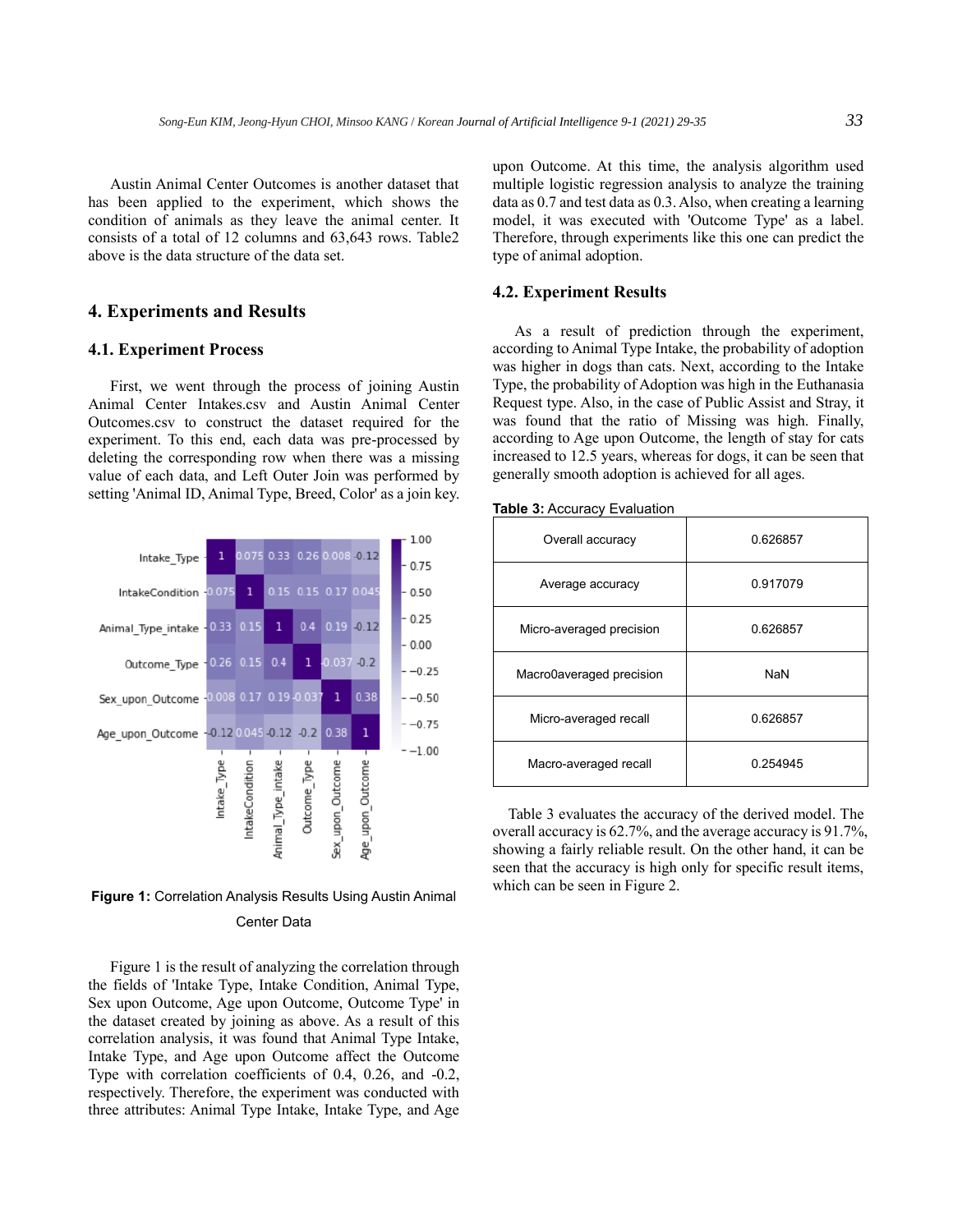

**Figure 2:** Rate of the evaluation result

Figure 2 shows the results of visualizing the predicted and actual values. When looking at these results, the accuracy is high because it is predicted with an 81.7% probability of adoption. However, other items are also predicted as adoption. Also, as a result of prediction, it is not possible to predict Died, Disposal, Missing, and Relocate items. Also, Euthanasia, Return to Owner, and Transfer are predicted with a probability of about 50%.

#### **5. Conclusions**

In this paper, the adoption outcome was predicted based on public data provided by the Austin Animal Shelter in Texas, USA. With the recent increase in single-person households, the number of households with companion animals is also increasing. Accordingly, to solve the problem of commercialization of companion animals, the adoption of companion animals is gaining a lot of popularity with a slogan such as "Do not buy, adopt,". The problem of animal saturation at animal shelters has been alleviated as influencers also appealed through media such as SNS. However, despite these positive changes, it is still struggling because there are significantly fewer animals to be adopted than animals that are introduced to animal shelters. This also leads to problems such as euthanizing animals to prevent saturation. Also, this euthanasia can be a more serious problem as it is progressing undermining the dignity of animals. To address this, more and more active adoption must be promoted. There should also be opportunities for more animals to go to a good environment.

Therefore, in this paper, we analyzed the factors affecting the adoption of animals. Based on the results of the investigation, it seems that it is possible to come up with a plan to promote the adoption of animals according to various factors. In particular, the results of the experiment showed a significant correlation in Animal Type Intake, Intake Type, and Age upon Outcome, and in particular, the highest correlation was shown in Animal Type Intake attribute. Also, as a result of predicting the outcome of animals in animal shelters based on the significant factors derived through correlation analysis, the probability of prediction was high in 'Adoption'. Therefore, based on these results, we intend to expand to various services by linking with the webserver. For example, this data can be used when creating an animal shelter application or web page to promote safe and fast adoption of animals. However, since the project was to use standardized data excluding unstructured data, the data provided in real-time could not be utilized and various factors could not be actively utilized. Therefore, we will make up for these regrets and improve them so that they can clearly grasp the preferred factors affecting the adoption and use them in various places.

#### **Acknowledgment**

This work was supported by the research grant of the KODISA Scholarship Foundation in 2021.

#### **References**

- Hong, J. Y. (2015). Mobile app design to promote adoption of abandoned animals. Domestic Master's Thesis Ewha Womans University Graduate School of Design, Seoul.
- Yu, H. S. (2019). A Study on the Adoption Prediction Model according to the Characteristics of Abandoned and Lost Dogs. Domestic Master's Thesis Graduate School, Dongguk University, Seoul.
- Protopopova, A., & Wynne, C. D. L. (2014). Adopter-dog interactions at the shelter: Behavioral and contextual predictors of adoption. *Applied Animal Behaviour Science, 157,* 109-116.
- Choi, S. E., Yu, H. S., Jung, H. W., Park, Y. M., & Lee, G. J. (2019). Prediction Model for Adoption Probability of Abandoned or Lost Dogs at Animal Shelters of Local Governments. *Journal of the Korean Data Analysis Society, 21*(5), 2365-2378.
- Animal People. (2020). "Pain Death" without anesthesia… Abandoned animal protection system collapses. Retrieved November 12, 2020 from http://www.hani.co.kr/arti/animalpeople/companion\_animal/9 69697.html.
- Jang, E. H. (2013). Protection Systems of 'Living Trash', Abandoned Animals: A Case of Daegu City. Domestic Master's Thesis Graduate School, Kyungpook National University, Daegu
- Posage, J. M., Bartlett, P. C., Thomas, D.K. (1998). Determining factors for successful adoption of dogs from an animal shelter. *J Am Vet Med Assoc, 213*(4), 478-82.